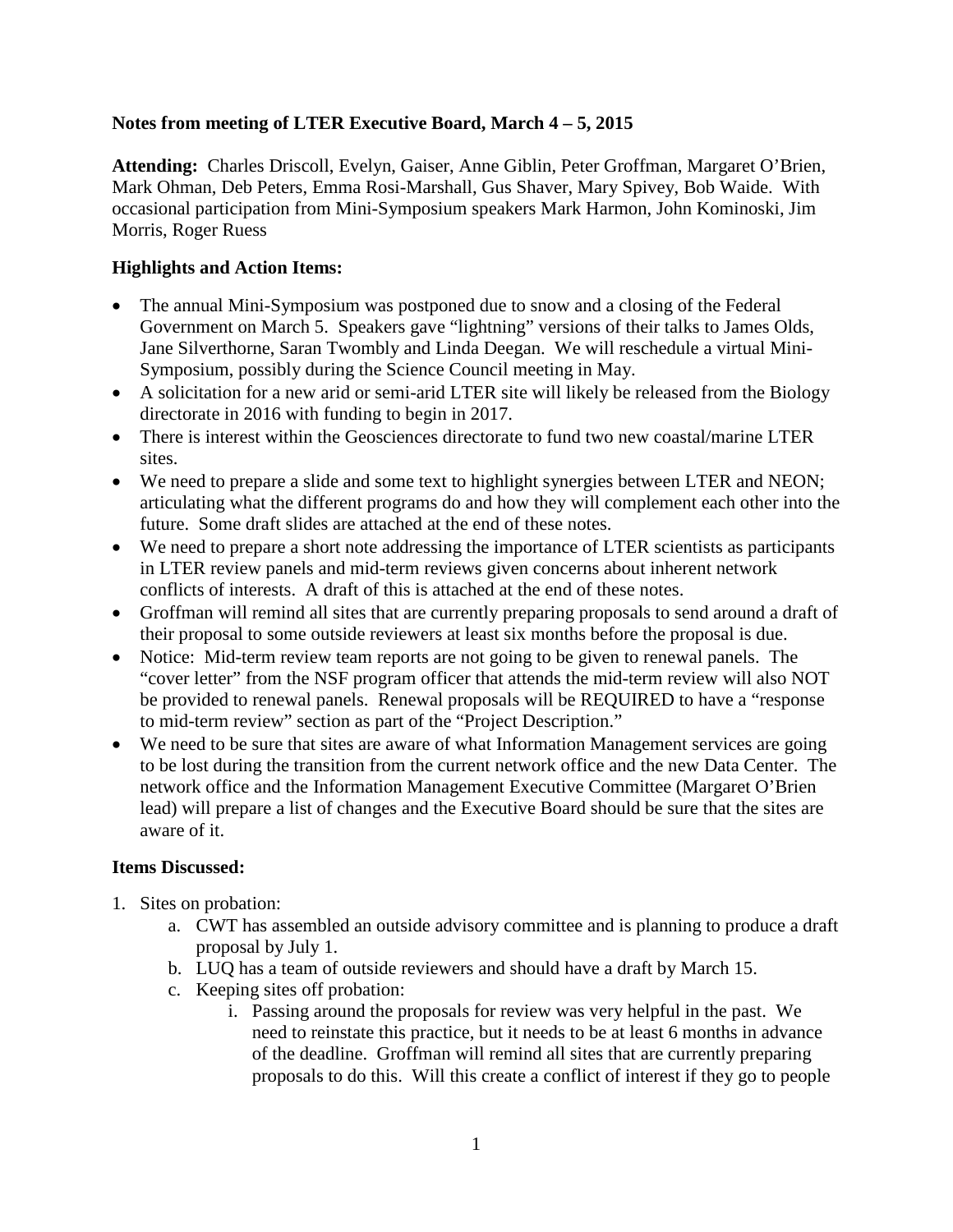who potentially could be on the panel? Perhaps restrict the exchange to people writing proposals that would not be on the panel anyway.

- ii. Leadership transitions are important:
	- 1. Can the Executive Board or the network office engage with University leadership to urge them to facilitate successful transitions?
	- 2. We need to get younger people involved in leadership activities earlier in their career.
	- 3. Is the commitment too big, especially for younger scientists?
	- 4. Leadership transitions will be a subject of discussion at the upcoming Science Council and All Scientists meetings.
- 2. Mid-term reviews:
	- a. Mid-term review team reports are not going to be given to renewal panels.
	- b. The "cover letter" from the NSF program officer that attends the mid-term review will also NOT be provided to renewal panels.
	- c. Renewal proposals will be REQUIRED to have a "response to mid-term review" section as part of the "Project Description."
	- d. We need to recognize that our mid-term reviewers are likely to be more general and less familiar with LTER. Our presentations need to be adjusted accordingly.
	- e. We need to remember that the mid-term reviews are now very strongly focused on progress made on the proposal that was funded three years before the review. For the most part, this new focus is a great thing. The only drawback is that we might not get more comprehensive useful feedback and perspective that an outside review team might have. One idea is to follow up with the review team at a later date, perhaps bring them back to the next site all investigator meeting.
- 3. Interactions with the Geosciences (GEO) Directorate:
	- a. We met with Roger Wakimoto, Marge Cavanaugh, Dave Garrison, Lisa Clough and Rick Murray over a couple of different sessions on March 4.
	- b. Wakimoto is keen to understand the nature and scope of different programs that overlap the directorates. Is there duplication?
	- c. There is interest in funding two new Coastal LTER sites!
		- i. The GEO directorate is soliciting input from the community via Town Hall meetings, e.g., at the recent ASLO meeting in Spain.
		- ii. Currently laying the groundwork, seeking funds and establishing a justification for this within the directorate.
		- iii. Dave Garrison is leading this effort.
	- d. There are potential synergies with the Critical Zone Observatory (CZO) program:
		- i. This was originally envisioned as a short-term program that would move to different sites over time. It has evolved into more of a long-term program at a set group of sites.
		- ii. Waide met with the CZO leadership and Groffman is on the CZO steering committee. They have started discussions about possible collaborations. CZO is interested in expanding their geographic coverage and in incorporating more biology into their program. LTER could benefit from the geological and physical science expertise in the CZO network.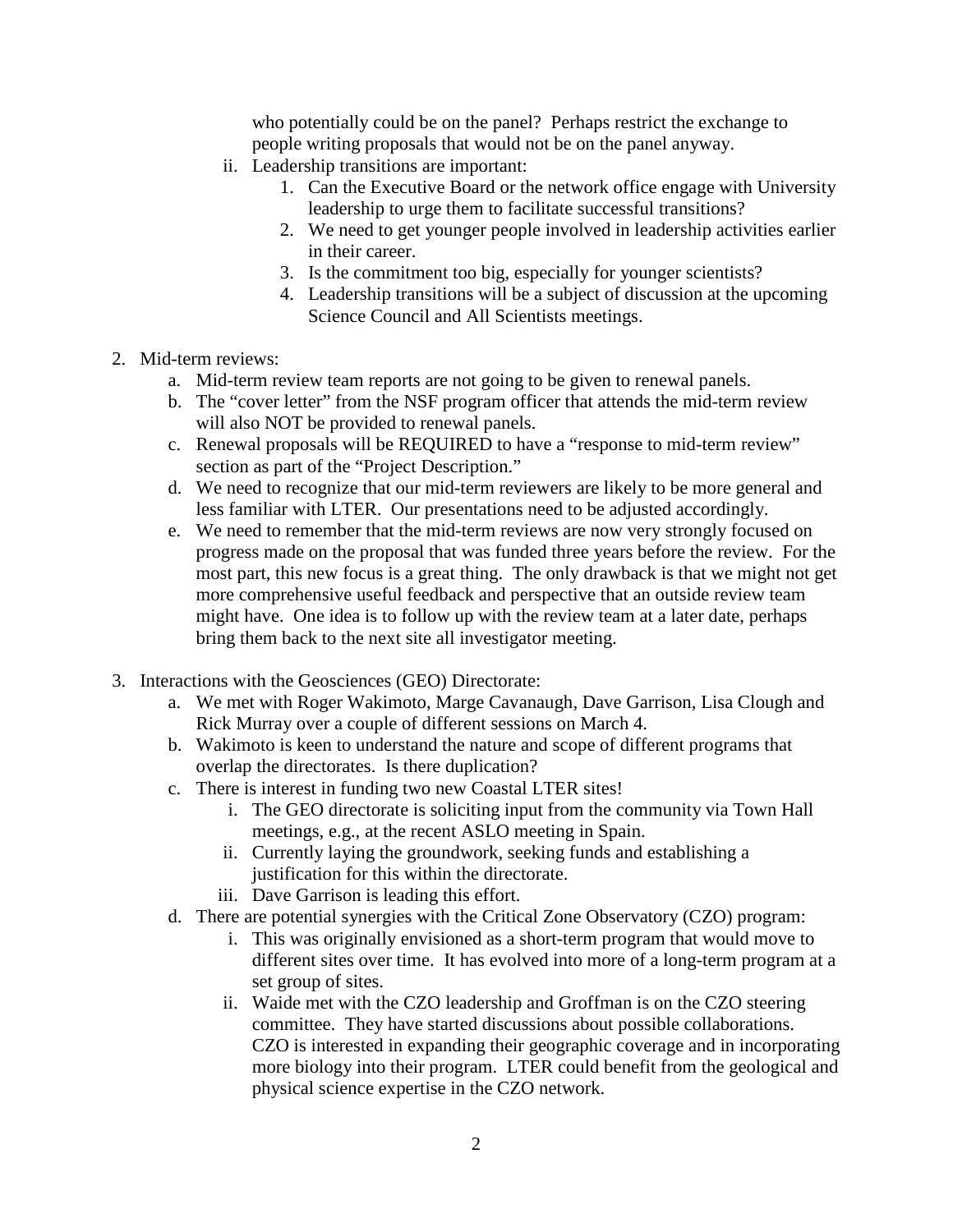- e. Clough Polar programs:
	- i. Reports that the Antarctic sites now require more extensive environmental impact statements.
	- ii. Was impressed with the way that the leadership transition was handled for MCM.
- 4. Interactions with the Biology (BIO) Directorate:
	- a. We met with Saran Twombly and Linda Deegan over a couple of different sessions on March 4 and 5 and James Olds (skype) and Jane Silverthorne on March  $5<sup>th</sup>$ .
	- b. Solicitations:
		- i. NSF is currently working on the solicitation for renewal proposals that will be due in early 2016. Making a strong effort to have this released as early as possible.
		- ii. The BIO Directorate is planning to release a solicitation for a new arid or semi-arid site. Hoping for a competition in 2016 with funding to begin in 2017.
		- iii. The solicitation for the new National Communications Office is open. If people have questions about this we should encourage them to contact NSF (Saran) directly.
		- iv. The solicitation for the new Data Center will be released in fall 2015 with funding to begin in 2016.
		- v. There is some hope that supplements for equipment, international collaboration and data management will return.
		- vi. There will be a solicitation for EAGER or workshop or RCN proposals for Arts and Science Collaborations. Sometime this year.
		- vii. There will be a Dear Colleague letter for EAGER grants for new investigators to work at LTER sites.
	- c. NSF is concerned about LTER community participation in renewal panel and midterm review teams. They are concerned about our ability to provide fair and objective reviews and about "fall out" if sites are not recommended for renewal. We need to draft a short note addressing the importance of LTER scientists as participants in LTER review panels and mid-term reviews. Charley Driscoll has prepared a draft of this (attached).
	- d. We need to prepare a slide and some text to highlight synergies between LTER and NEON; articulating what the different programs do and how they will complement each other into the future. Gus Shaver has prepared some draft slides (attached). We should also send: Peters, D. P. C., H. W. Loescher, M. D. SanClements, and K. M. Havstad. 2014. Taking the pulse of a continent: expanding site-based research infrastructure for regional- to continental-scale ecology. Ecosphere **5**:art29.
	- e. Compensation for the Chair of the LTER Science Council. We noted that the current chair (Groffman) is not receiving compensation. Saran noted that funding for this was budgeted in the current network office award for this and that she would consider requests for this in future awards. Funds in the current award are not being used to compensate the chair because Scott Collins waived this compensation for the current year to facilitate other network office activities.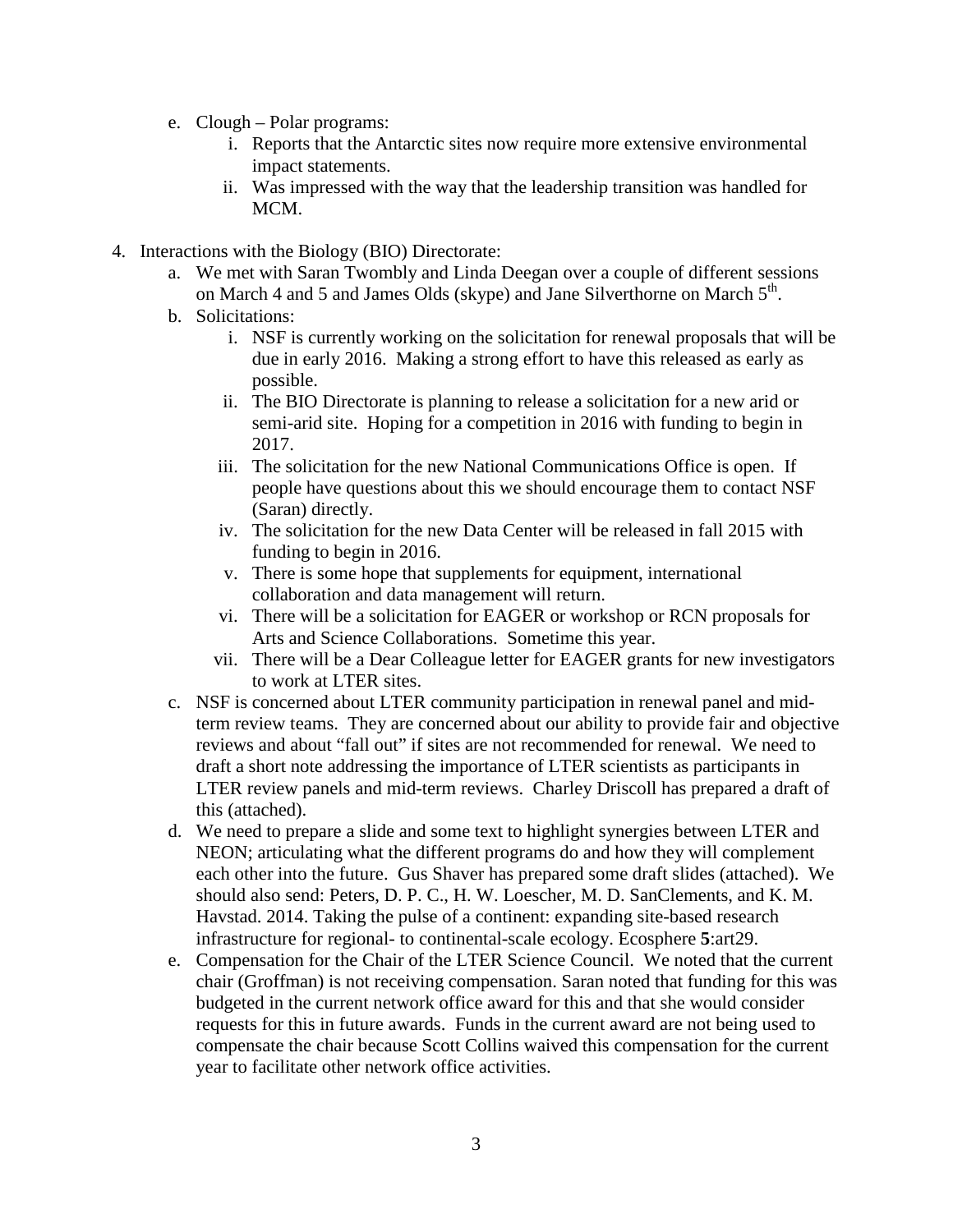- 5. Data Management issues:
	- a. NSF is providing funding to the network office to maintain the Network Information System (NIS) during the transition from the current network office to the new data center.
	- b. The network office and the Information Management Executive Committee have prepared a list of services that are going to be lost during the transition. Sites need to be aware of this list and be prepared to deal with any problems that this might cause. O'Brien will prepare a short summary based on site interviews and share it with the EB and with Saran Twombly.
	- c. O'Brien, Gries and Tarrant put together an EAGER proposal to conceptualize what the new data center might look like. The proposal has been recommended for funding and will hopefully produce information useful to the solicitation. It is important that this group articulate if there are approaches to data management that won't work for LTER. Saran Twombly is going to follow up with O'Brien directly about this.
	- d. The Network Information System Advisory Committee (NISAC) has inquired about planning and decision-making processes for the transition. Groffman, working with O'Brien and Waide will draft a response.
	- e. Some sites are still interested in being able to track who uses the data that they have placed in PASTA. It is currently possible only to track users from within the LTER network. The ability to track users is something that was originally planned for PASTA but has been put on indefinite hold. Sites will need to decide if they want to put their data into PASTA without being able to track users or to withhold data and justify this to reviewers.
- 6. Education report:
	- a. LTER Education efforts are funded largely from the 24K Schoolyard Ecology supplements that the sites get. Activities run from K-16, are loosely coordinated among sites, but there is quite a bit of communication among sites.
	- b. It would be nice to determine:
		- i. How many sites have a full time education person and if this person is paid by the LTER grant.
		- ii. How many sites are engaged in long-term education efforts.
		- iii. How many sites are involved in cross-site efforts.
	- c. Mary will continue discussions with Saran Twombly to determine NSF expectations for the SLTER programs.
	- d. The Schoolyard Ecology book program, through PI Diane McKnight, has received \$444,920 in new funding from NSF (Award #1346857) and is very well regarded within the agency.
- 7. FCE book:
	- a. The publications committee recommended that the book "The Coastal Everglades: The Ecology of a Transformed [and Transforming] Landscape become part of the US LTER Book Series.
	- b. There was unanimous support among the EB for this recommendation.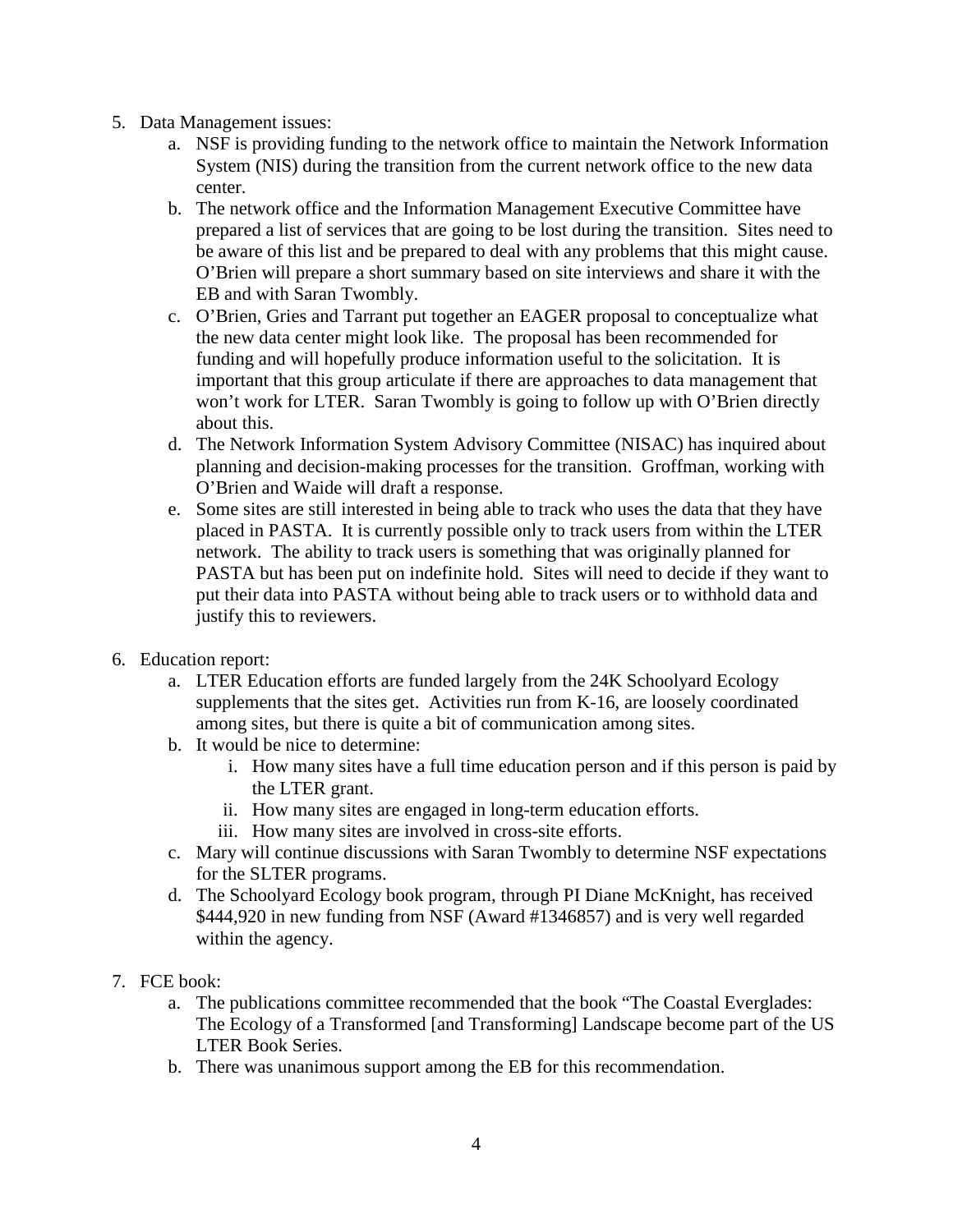- 8. Planning for the May 12 15, 2015 LTER Science Council meeting:
	- a. A request for funding is currently pending with NSF. People will need to make their own travel arrangements and get reimbursed afterwards.
	- b. Most sites are willing to cover the expenses to bring a second person, which is very nice. Should be around 50 people at the meeting.
	- c. The network office is arranging for transportation only from Logan airport (Boston) to the site.
	- d. Timing
		- i. Tuesday Executive Board all day. Possible Mini-Symposium in the afternoon.
		- ii. Wednesday/Thursday Science Council and field trip:
			- 1. Science program is being organized by Sherri Johnson, Emma Rosi-Marshall, Phil Robertson and Nancy Grimm.
			- 2. Focused on inorganic nutrients. A template for presentations has been sent out.
			- 3. There will be a two hour presentation session and then two, two hour working group sessions. Hope to separate the working group sessions with the field trip, or an evening to give people time to think and cogitate on the discussion.
			- 4. Should include time for follow up discussions of issues raised in the November 2014 meeting at NSF.
			- 5. Report from NSF
		- iii. Friday AM lead PI meeting
- 9. Executive Board rotations at May Science Council meeting:
	- a. FCE, ARC, CCE rotate off.
	- b. SBC, MCM, GCE rotate on. Representatives from these sites should show up at the Science Council meeting in time for the Tuesday EB meeting.
- 10. Planning for the All Scientists Meeting, August 29 September 3, 2015:
	- a. We have four plenary speakers; James Olds, Diana Wall, Knute Nadelhoffer and Ned Gardner.
	- b. We have funding to support 7 people per site to attend. These funds should be mostly used for graduate students.
	- c. The call for working groups is just about ready to go out. We need to be sure to include working groups on "follow up topics from the November 2014" meeting. These topics include; probation, network activities, conceptual models, quantitative approaches, and leadership transitions.
- 11. LTER/SESYNC synthesis postdoc program [\(http://www.sesync.org/opportunities/sesync](http://www.sesync.org/opportunities/sesync-lter-synthesis-postdoctoral-fellowships)[lter-synthesis-postdoctoral-fellowships\)](http://www.sesync.org/opportunities/sesync-lter-synthesis-postdoctoral-fellowships):
	- a. This program emerged from the 2014 Science Council meeting which led to a request for some "synthesis postdocs" to work with LTER data.
	- b.  $\approx$  50 LTER scientists registered to serve as mentors in the program and  $\sim$  70 applicants indicated interest in the LTER positions.
	- c.  $2 3$  positions are available.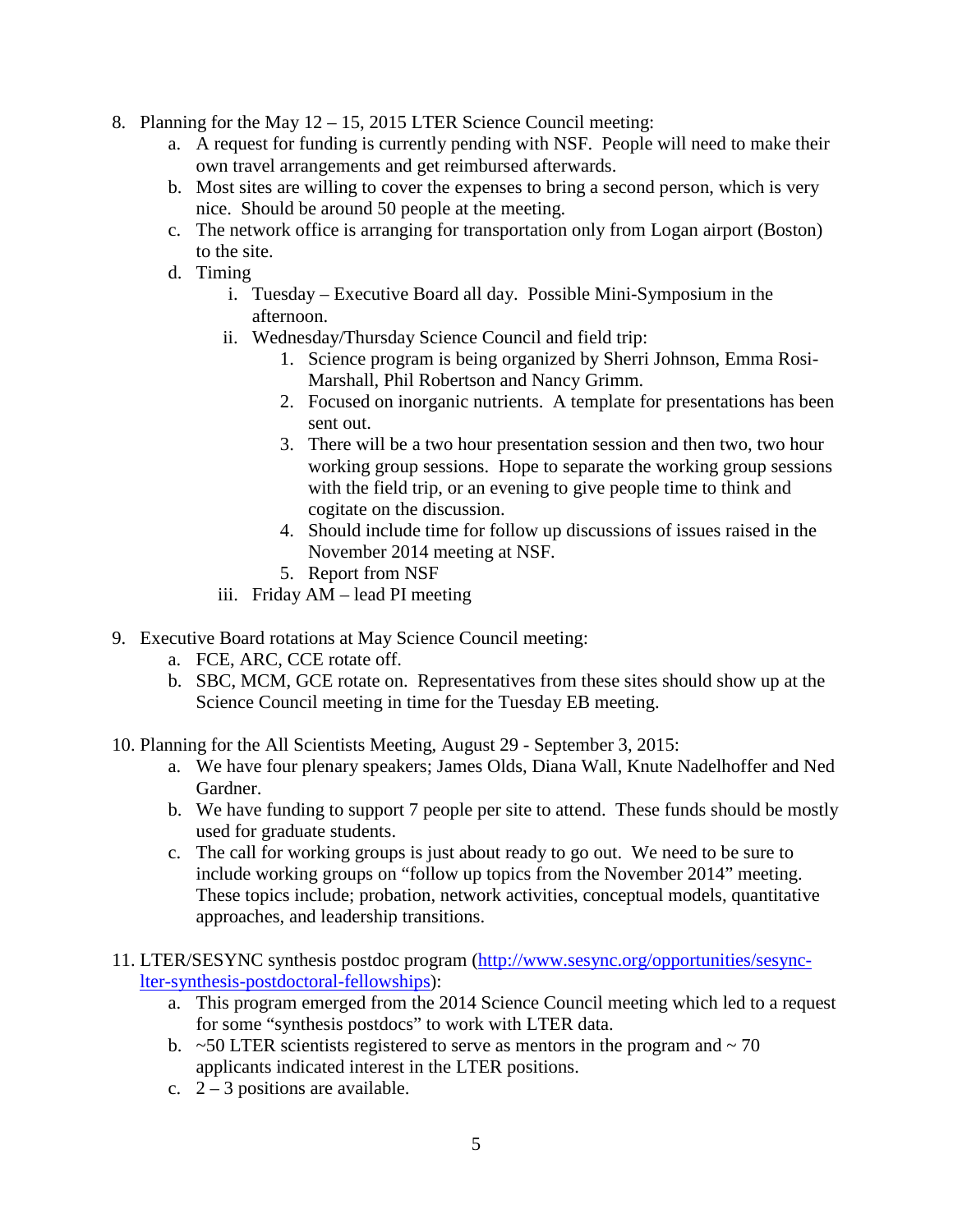d. We should check with NSF and SESYNC if this program will be continued and if so, we should develop ideas for projects that are closely linked to the synthesis themes that emerge from the Science Council meeting in May.

#### 12. LTER-SESYNC-SPE effort:

- a. John Kramer (SESYNC), Kathy Fallon Lambert (Science Policy Exchange) and Groffman are working to develop an "LTER-SESYNC-SPE Collaboration to Promote Learning and Leading at the Science-Policy Interface."
- b. Perhaps we should have a working group at ASM on this topic.
- c. An evening session at ESA might also be a good idea.
- d. Might want to develop a standing LTER committee on this topic. Perhaps this falls within the purview of the Communications Committee.

#### 13. By-laws:

- a. The emergence of the new National Communications Office might make some of our by-laws irrelevant, e.g., that the Executive Director of the LNO is chosen by the Executive Board.
- b. Once the new office emerges, we should officially review and propose revisions where necessary.

#### 14. Network issues:

- a. This is a topic that came up at the November 2014 meeting at NSF. We are expected (by NSF and by ourselves) to function as a network to at least some degree. However, it is not clear how to evaluate and credit "network participation" both externally and internally.
- b. We have very little evidence that there are sites that are benefiting from the network but not contributing. This is a good finding. We should ask why this is; what motivates sites to be good citizens.
- c. We need to separate "cross-site science" from "network governance" activities for evaluation and credit.
- d. Have the expectations for network activities changed, both internally and externally.
- e. There used to be more supplements to foster cross-site collaborations.
- f. We need to develop expectations and criteria and evaluation.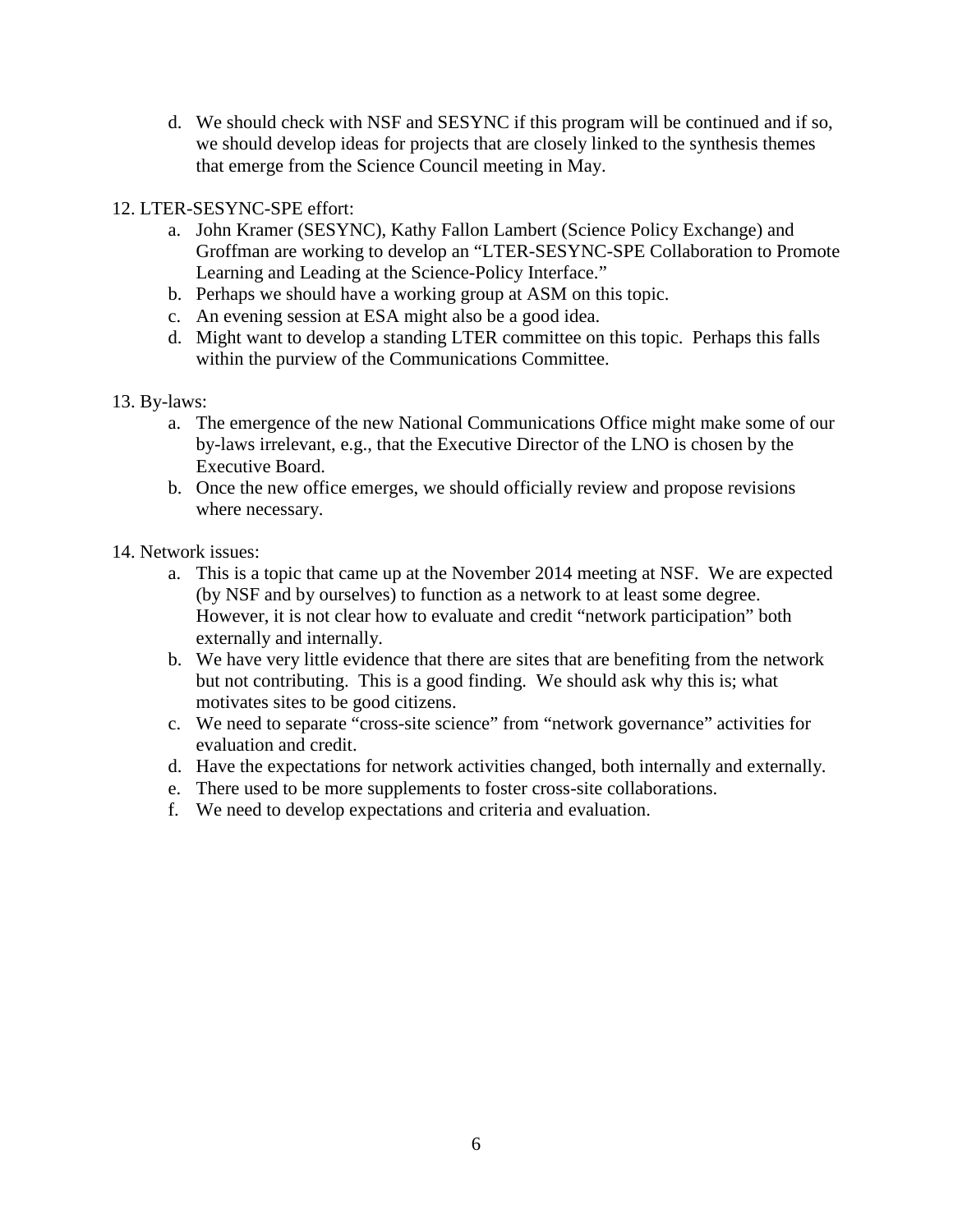#### **Draft slides about "LTER and NEON" (we need someone to fix these up a bit; less text, some pictures:**

## What is NEON?

- . NEON is fundamentally an integrated monitoring program designed to provide data needed to answer questions of ecology at very large (continental) scales.
- Design of the network is explicitly geographical, with 19 (20) sites chosen to represent the full range of ecosystem variation in the US.
- Products of NEON are data sets. Analyses, integration, synthesis, and new knowledge are to be produced by "users" with separate funding.
- Data sets consist of multiple, high-quality time series of key ecological and environmental variables, all collected in the same way at all sites.
- NEON is hypothesis-free, with the exception of implicit hypotheses related to choice of sites representing geographic variation that would make useful and interesting comparisons (points on a map).
- . With the exception of a stream fertilization experiment (STREON) there are NO manipulative experiments or disturbance/recovery sites included in NEON decide while most of the LTER sites have long term manipulations as part of their program.

## What is LTER?

- LTER is fundamentally a program designed to answer questions of stability, resilience, regulation, and change in ecosystems and their component populations and communities, especially over times longer than funding period of the typical individual research grant and longer than the life span or turnover time components.
- LTER focuses on properties of populations, communities, ecosystems, and landscapes that determine long-term regulation, resilience, stability, and trajectories and magnitude of change.
- Research is mostly site-based, addressing specific questions and hypotheses of long term population, community, and ecosystem research deriving from the unique system properties of those sites.
- Multisite and cross-network research is important and still growing in LTER; this work may involve comparisons among sites that differ in terms of the system properties that affect their regulation and responses, or it m
- Long-term whole-ecosystem manipulations and disturbance/recovery studies are a key<br>part of LTER research at most sites; i.e., experiments and disturbance studies designed as<br>tests of specific hypotheses about long-term c
- LTER also produces data sets, mostly about individual sites. These are used in two ways, first as background and context that can enrich interpretation of new results from the same sites. and second as the basis for cros

# NFON vs LTFR-We need both!

- NEON produces data; LTER produces data, analyses, synthesis, and predictions.
- NEON does monitoring; LTER does monitoring and experiments and disturbance studies and modeling/synthesis.
- NEON is fundamentally geographical and comparative by design; LTER tests hypotheses about system properties and long term change, stability, and resilience at all spatial scales.
- NEON and LTER both operate at all scales of ecological organization, from individuals to populations, communities, ecosystems, and landscapes.
- . NEON data are expected to inform and enrich LTER research as well as all other research in ecology and ecosystem studies, however it is funded.
- LTER will also provide detailed site data and experimental/disturbance studies that will enrich interpretation of standard data collected by NEON; analyses and synthesis of NEON data will be performed by both LTER and (mostly) non-LTER researchers.